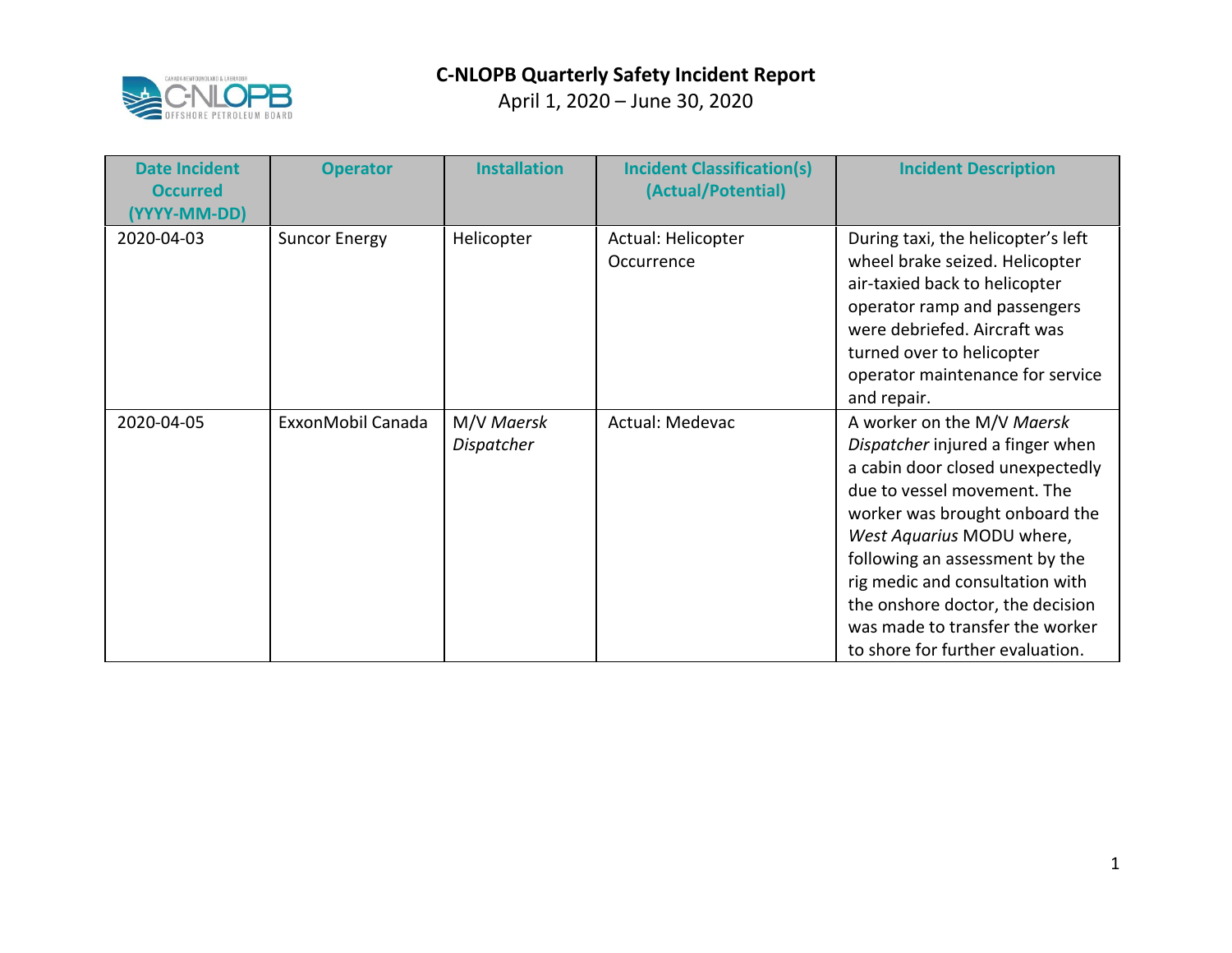

| 2020-04-05 | ExxonMobil Canada    | Helicopter             | Actual: Helicopter<br>Occurrence | During flight to the Hebron<br>Platform, the aircraft experienced<br>a #1 engine inlet ice fail<br>indication. The emergency<br>checklist was consulted and after<br>a reset of the #1 engine inlet it<br>remained in a failed state. The<br>crew elected to return to St.<br>John's due to weather conditions.<br>The passengers were debriefed<br>upon arrival. Aircraft was turned<br>over to helicopter operator<br>maintenance for service. |
|------------|----------------------|------------------------|----------------------------------|--------------------------------------------------------------------------------------------------------------------------------------------------------------------------------------------------------------------------------------------------------------------------------------------------------------------------------------------------------------------------------------------------------------------------------------------------|
| 2020-04-06 | <b>Suncor Energy</b> | <b>Terra Nova FPSO</b> | Actual: Helicopter<br>Occurrence | During flight, helicopter reported<br>an active vibration control fail<br>issue and a #2 engine inlet de-ice<br>fail. The helicopter returned to St.<br>John's. Passengers were<br>debriefed by the flight crew.<br>Aircraft was turned over to<br>helicopter operator maintenance<br>for service.                                                                                                                                               |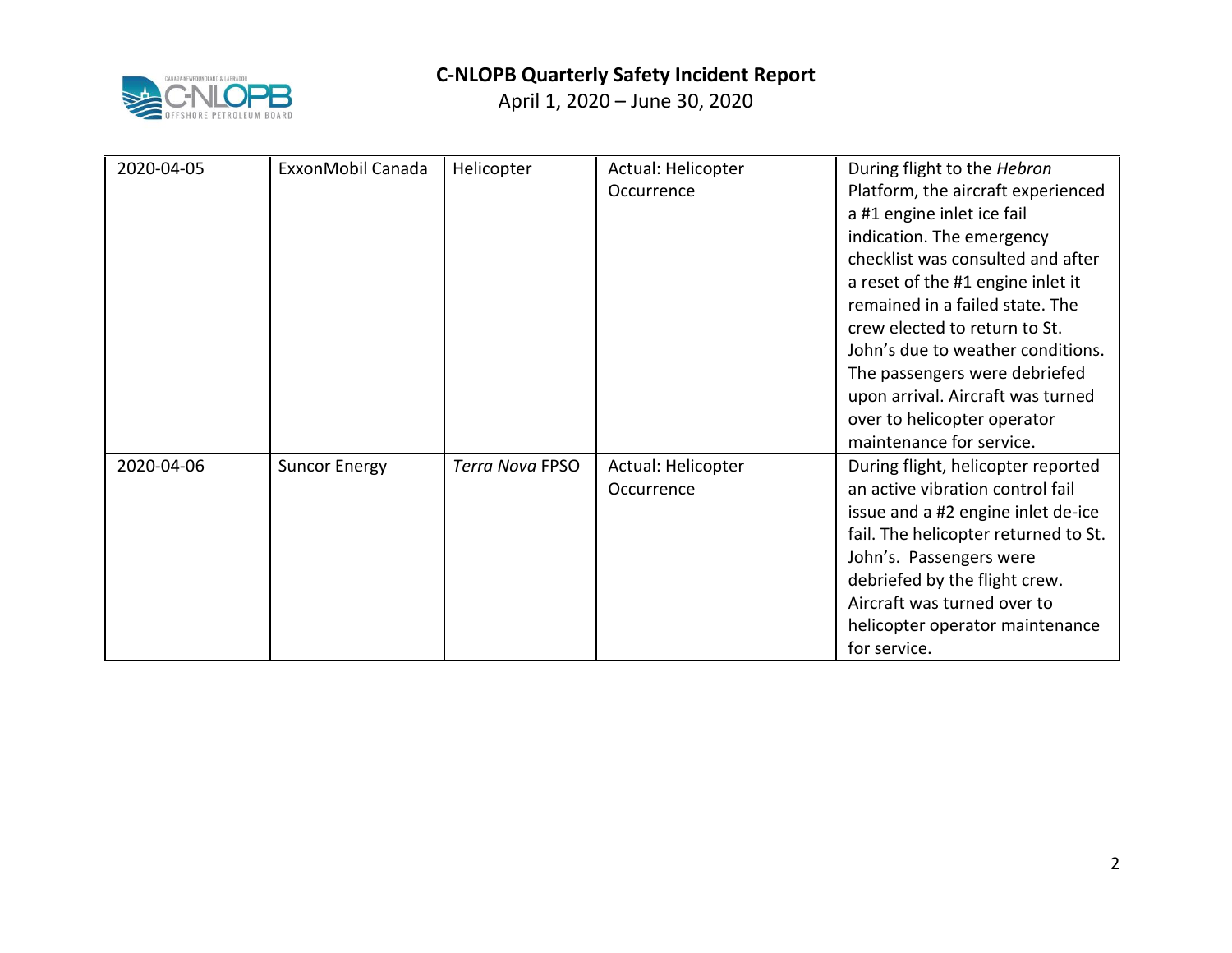

| 2020-04-10 | <b>Suncor Energy</b> | <b>Terra Nova FPSO</b> | Actual: Helicopter<br>Occurrence                            | Helicopter lifted off into a pre-<br>departure hover in St. John's.<br>Upon lift off, aircraft indicated a<br>dual auto pilot fail. Flight crew<br>made a second attempt to initiate<br>but this did not resolve the issue.<br>Aircraft landed back on the |
|------------|----------------------|------------------------|-------------------------------------------------------------|------------------------------------------------------------------------------------------------------------------------------------------------------------------------------------------------------------------------------------------------------------|
|            |                      |                        |                                                             | runway and proceeded to taxi<br>back to the helicopter operator<br>ramp. Passengers were debriefed<br>by the flight crew. Aircraft was<br>turned over to helicopter<br>operator maintenance for service.                                                   |
| 2020-04-11 | <b>Suncor Energy</b> | <b>Terra Nova FPSO</b> | Actual:<br>Impairment/Damage<br>to Critical Equipment       | Remote water activation did not<br>occur during helideck fire water<br>monitor testing. Manual water<br>activation was available at the<br>monitor skids while the issue was<br>being evaluated.                                                           |
| 2020-04-11 | ExxonMobil Canada    | <b>Hebron Platform</b> | Actual: Implementation of<br><b>Emergency Response Plan</b> | General platform alarm occurred<br>due to faulty activation of a<br>smoke detector located in the<br>living quarters.                                                                                                                                      |
| 2020-04-13 | <b>Suncor Energy</b> | <b>Terra Nova FPSO</b> | Actual: Implementation of<br><b>Emergency Response Plan</b> | General platform alarm occurred<br>due to the activation of two<br>smoke detectors. Fire team<br>determined no smoke was<br>present in the area and muster<br>was stood down.                                                                              |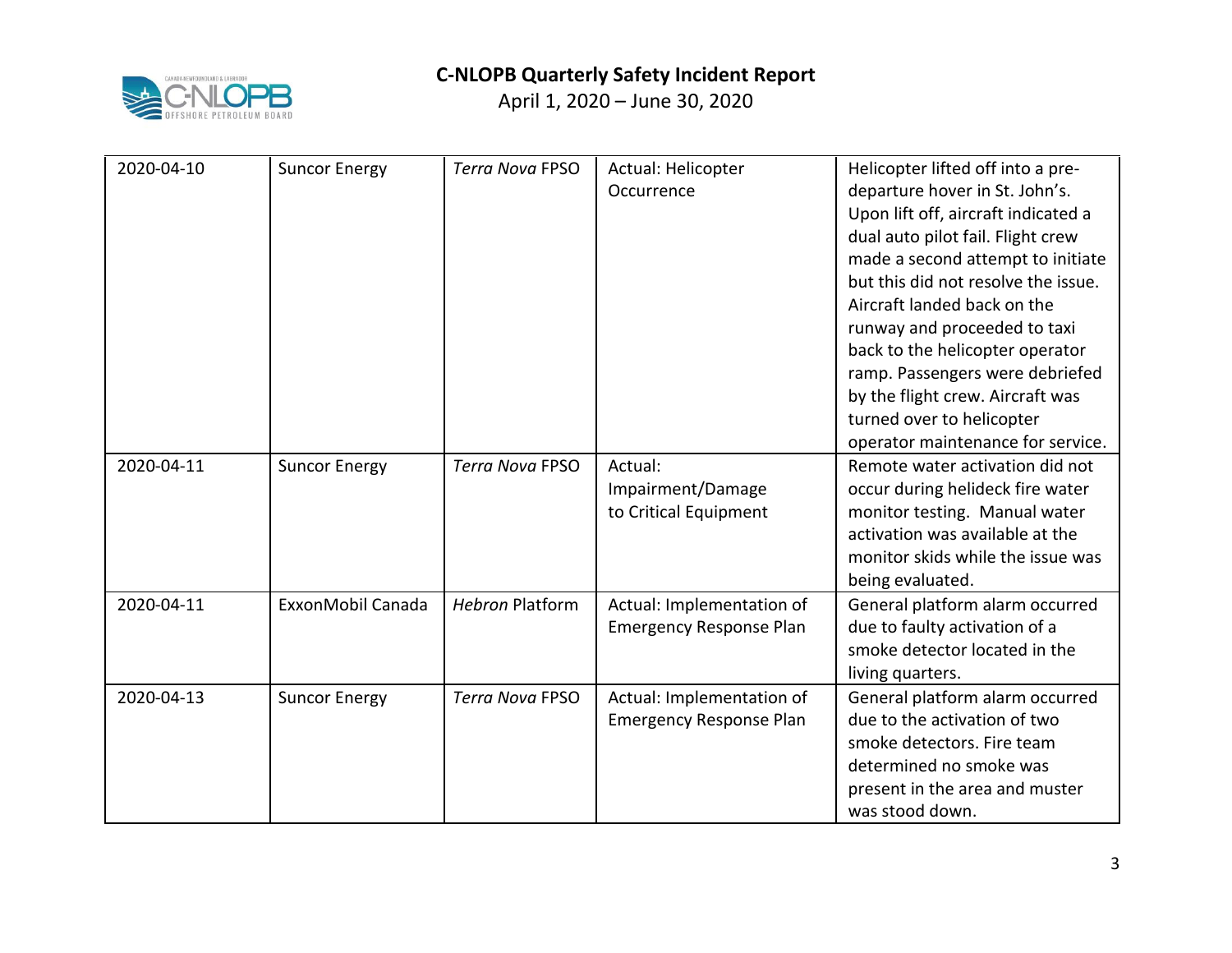

| 2020-04-21 | ExxonMobil Canada | <b>Hebron Platform</b> | Actual:<br>Impairment/Damage<br>to Critical Equipment | South west crane luffing winch<br>encoder went into alarm while<br>performing regular lifts. The<br>problem was repaired.                                                                                                                                                                 |
|------------|-------------------|------------------------|-------------------------------------------------------|-------------------------------------------------------------------------------------------------------------------------------------------------------------------------------------------------------------------------------------------------------------------------------------------|
| 2020-04-22 | ExxonMobil Canada | <b>Hebron Platform</b> | Actual:<br>Impairment/Damage<br>to Critical Equipment | Damage was detected to north<br>east crane luffing wire during pre-<br>use inspection. Crane was taken<br>out of service. Luffing wire was<br>replaced.                                                                                                                                   |
| 2020-04-22 | Equinor Canada    | Helicopter             | Actual: Helicopter<br>Occurrence                      | While on the helideck of the<br>Transocean Barents MODU,<br>helicopter experienced a full<br>authority digital electronic<br>control failure. The engine was<br>shut down and re-started, which<br>cleared the fault. Passengers<br>were debriefed and flight<br>continued to St. John's. |
| 2020-05-02 | <b>HMDC</b>       | Helicopter             | Actual: Helicopter<br>Occurrence                      | Helicopter had a full authority<br>digital electronic control<br>indication light illuminate while<br>approaching the Hibernia<br>Platform. Once landed on the<br>helideck, the system was restored<br>with no further issues.                                                            |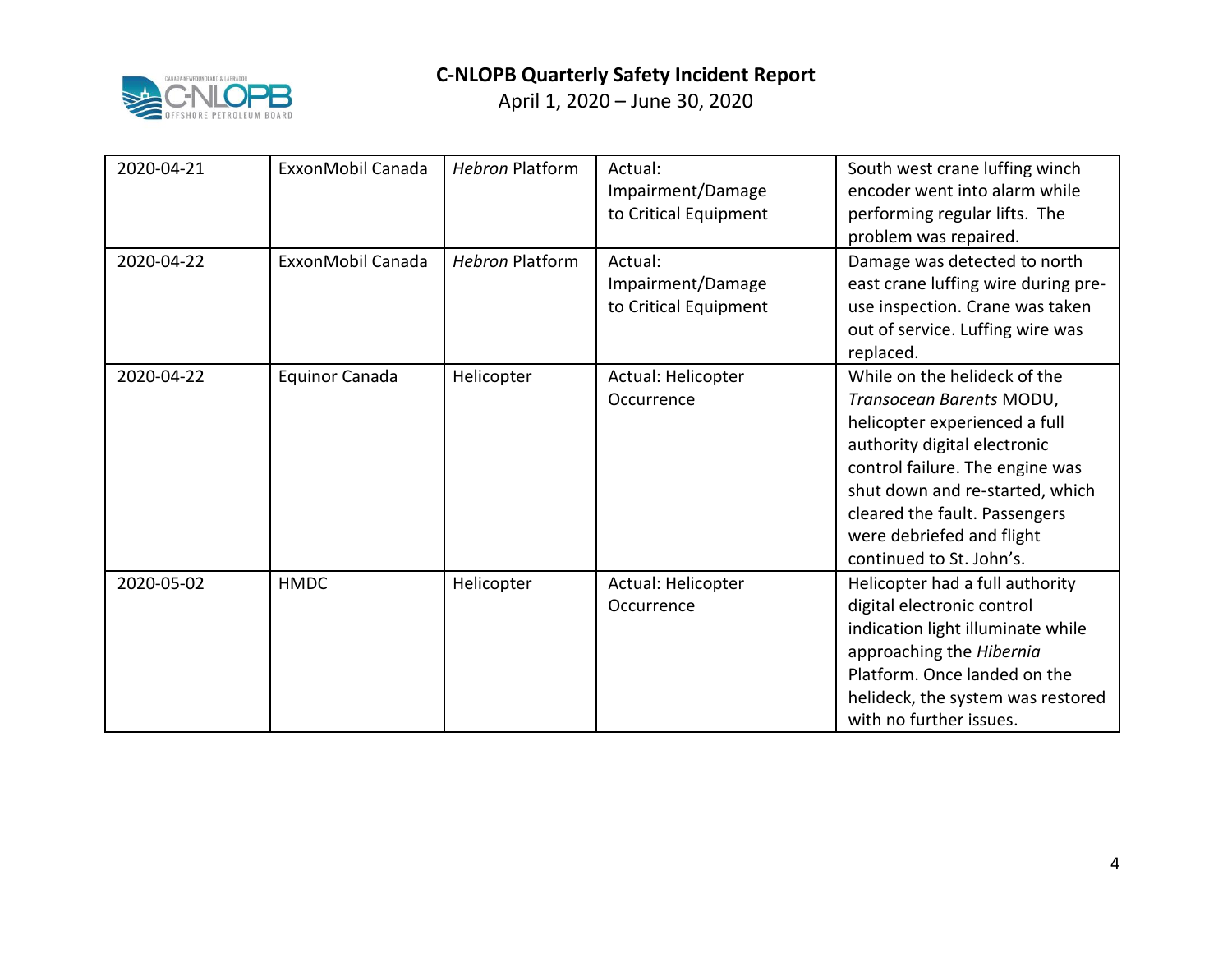

| 2020-05-05 | <b>Suncor Energy</b> | <b>Terra Nova FPSO</b> | Actual:                   | There was an unexpected           |
|------------|----------------------|------------------------|---------------------------|-----------------------------------|
|            |                      |                        | Impairment/Damage         | telecommunication outage          |
|            |                      |                        | to Critical Equipment     | effecting the primary external    |
|            |                      |                        |                           | voice and data communications     |
|            |                      |                        |                           | system onboard. Secondary         |
|            |                      |                        |                           | communications system was         |
|            |                      |                        |                           | available during the outage.      |
| 2020-05-05 | <b>Suncor Energy</b> | <b>Terra Nova FPSO</b> | Actual: Implementation of | Flame detector located in the     |
|            |                      |                        | Emergency Response Plan & | port fire water pump room         |
|            |                      |                        | Impairment/Damage         | activated. The fire team          |
|            |                      |                        | to Critical Equipment     | investigated the area and there   |
|            |                      |                        |                           | was no indication of fire. The    |
|            |                      |                        |                           | flame detector was not            |
|            |                      |                        |                           | functioning properly and was      |
|            |                      |                        |                           | replaced.                         |
| 2020-05-07 | Equinor Canada       | Helicopter             | Actual: Helicopter        | Improper flight manifesting. It   |
|            |                      |                        | Occurrence                | was determined that the           |
|            |                      |                        |                           | passenger flight suits were not   |
|            |                      |                        |                           | being accounted for on outbound   |
|            |                      |                        |                           | flights to the Transocean Barents |
|            |                      |                        |                           | MODU since 2020-04-08. The        |
|            |                      |                        |                           | information tracking system was   |
|            |                      |                        |                           | reprogramed with no further       |
|            |                      |                        |                           | instances.                        |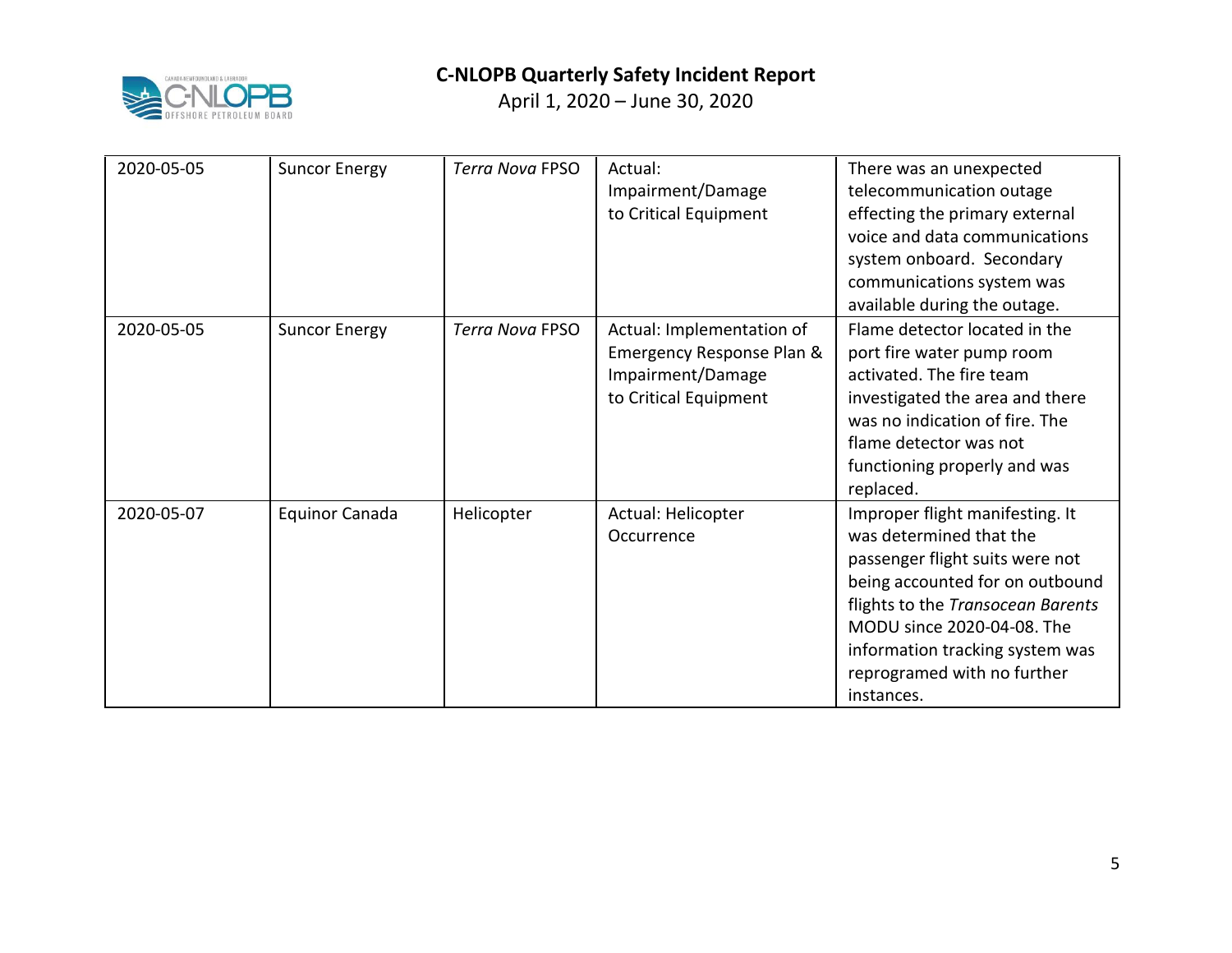

| 2020-05-07 | <b>Equinor Canada</b> | <b>Transocean</b><br><b>Barents MODU</b> | <b>Actual: Near Miss</b><br>Potential: Major Injury   | While running casing, a piece of a<br>cylinder clevis was observed to<br>have dropped and landed within<br>the red zone on the drill floor.<br>The object was 0.785 kg and fell<br>9.75 m. There were no personnel<br>in the red zone area at the time<br>of the incident.                                                                                                                                                                                                                                                       |
|------------|-----------------------|------------------------------------------|-------------------------------------------------------|----------------------------------------------------------------------------------------------------------------------------------------------------------------------------------------------------------------------------------------------------------------------------------------------------------------------------------------------------------------------------------------------------------------------------------------------------------------------------------------------------------------------------------|
| 2020-05-07 | <b>HMDC</b>           | Helicopter                               | Actual: Helicopter<br>Occurrence                      | During flight to the Hibernia<br>Platform, helicopter had a main<br>gear box oil pressure indication<br>10 nautical miles from the<br>installation. The crew consulted<br>the emergency checklist as well<br>as helicopter operator<br>maintenance and determined it<br>was an indication problem and<br>not an actual issue with the main<br>gear box. Helicopter landed safely<br>on the helideck without incident.<br>It was later determined that the<br>issue was an intermittent fault<br>with an oil pressure transducer. |
| 2020-05-11 | ExxonMobil Canada     | <b>Hebron Platform</b>                   | Actual:<br>Impairment/Damage<br>to Critical Equipment | During weekly checks, damage<br>was observed on a lifeboat air<br>line. Sufficient lifeboat capacity<br>remained in service while repairs<br>were completed.                                                                                                                                                                                                                                                                                                                                                                     |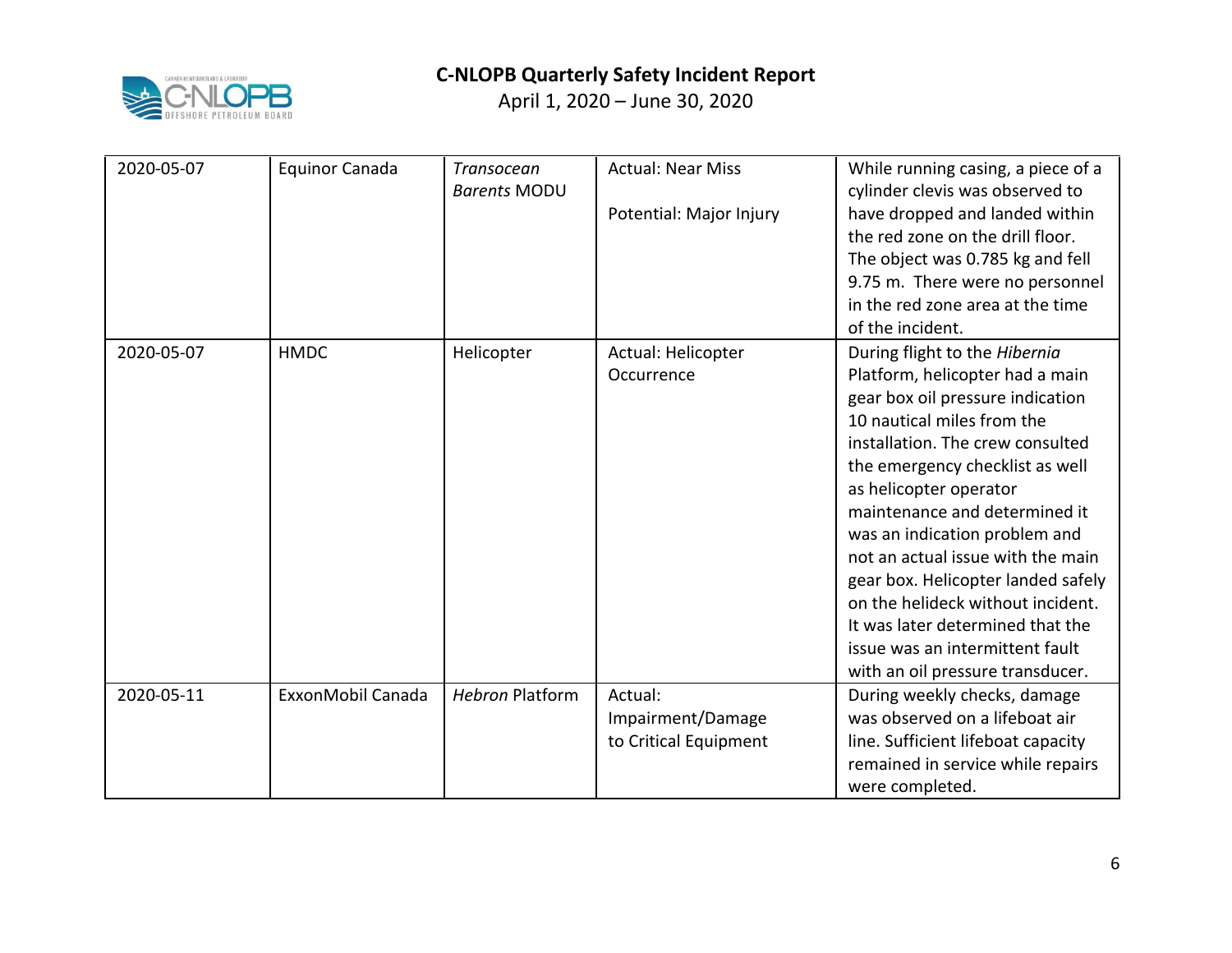

| 2020-05-14 | ExxonMobil Canada       | <b>West Aquarius</b><br><b>MODU</b> | Actual: Medevac                                                                                     | On 2020-05-13, worker<br>experienced lower back<br>discomfort when assisting a hand<br>cart over a berm while<br>transferring a load. Decision was<br>made the following day to send<br>the worker to shore for further<br>assessment.                                                                                                                                     |
|------------|-------------------------|-------------------------------------|-----------------------------------------------------------------------------------------------------|----------------------------------------------------------------------------------------------------------------------------------------------------------------------------------------------------------------------------------------------------------------------------------------------------------------------------------------------------------------------------|
| 2020-05-15 | <b>HMDC</b>             | Hibernia Platform                   | Actual:<br>Impairment/Damage<br>to Critical Equipment                                               | Hydrostatic tests for 49 fire<br>extinguishers due in 2019 were<br>not completed. These fire<br>extinguishers were replaced with<br>compliant units.                                                                                                                                                                                                                       |
| 2020-05-15 | ExxonMobil Canada       | <b>Hebron Platform</b>              | Actual: Implementation of<br>Emergency Response Plan &<br>Significant<br>Hydrocarbon Release to Air | Platform went into alarm status<br>due to indication of gas in the<br>turbine of a main power<br>generator during switchover<br>between liquid fuel and fuel gas.                                                                                                                                                                                                          |
| 2020-05-18 | Husky Oil<br>Operations | Helicopter                          | Actual: Helicopter<br>Occurrence                                                                    | During a flight to the SeaRose<br>FPSO, the flight crew performed a<br>routine engine performance<br>assurance check and noticed a<br>40°C difference in temperature<br>between the two engines.<br>Following consultation with<br>helicopter operator maintenance<br>it was decided that the helicopter<br>return to St. John's for further<br>maintenance investigation. |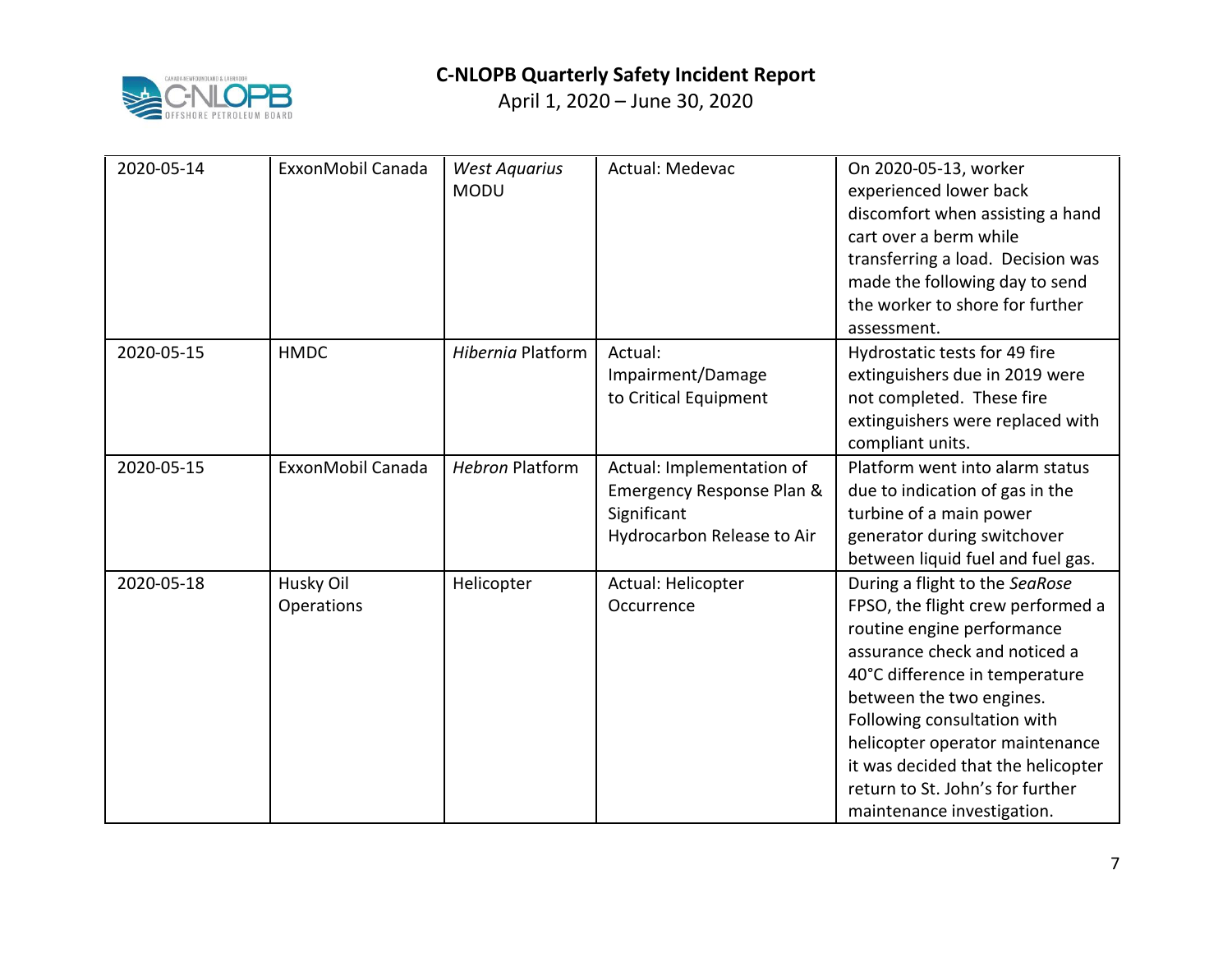

| 2020-05-19 | Husky Oil  | Helicopter | Actual: Helicopter | During pre-landing checks on      |
|------------|------------|------------|--------------------|-----------------------------------|
|            | Operations |            | Occurrence         | approach to St. John's, the       |
|            |            |            |                    | helicopter's gear down lever was  |
|            |            |            |                    | selected but the nose landing     |
|            |            |            |                    | gear failed to extend. The crew   |
|            |            |            |                    | consulted the emergency           |
|            |            |            |                    | checklist and attempted to use    |
|            |            |            |                    | the blow-down system to extend    |
|            |            |            |                    | the gear. This procedure was not  |
|            |            |            |                    | successful, so the crew consulted |
|            |            |            |                    | helicopter operator maintenance.  |
|            |            |            |                    | The helicopter was instructed to  |
|            |            |            |                    | hover over a designated taxiway   |
|            |            |            |                    | for troubleshooting. Upon visual  |
|            |            |            |                    | inspection by maintenance         |
|            |            |            |                    | personnel, it was determined that |
|            |            |            |                    | the nose landing gear was         |
|            |            |            |                    | misaligned inside the wheel-well, |
|            |            |            |                    | and therefore could not extend.   |
|            |            |            |                    | Helicopter operator technicians   |
|            |            |            |                    | proceeded to re-align the nose    |
|            |            |            |                    | wheel and the nose landing gear   |
|            |            |            |                    | extended successfully (the        |
|            |            |            |                    | ground-based emergency landing    |
|            |            |            |                    | rest for the nose block was in    |
|            |            |            |                    | place in the event that the nose  |
|            |            |            |                    | landing gear could not be         |
|            |            |            |                    | deployed). The helicopter landed  |
|            |            |            |                    | safely.                           |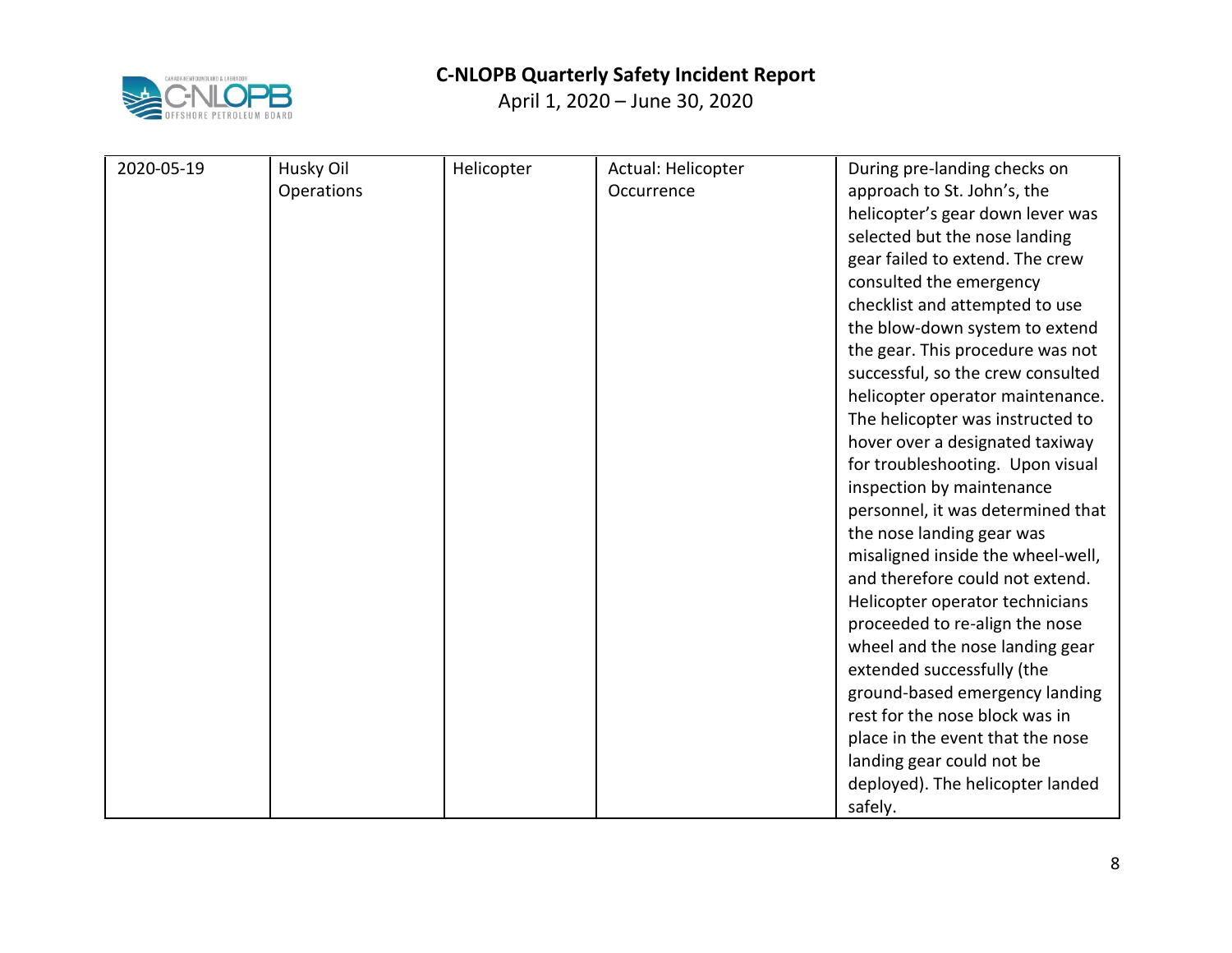

| 2020-05-22 | Equinor Canada    | Helicopter             | Actual: Helicopter<br>Occurrence                            | After takeoff from the<br>Transocean Barents MODU, the<br>crew determined that the ground<br>speeds were approximately 20-25<br>knots lower than anticipated<br>during flight planning. The crew<br>elected to return to the facility to<br>take on more fuel to compensate |
|------------|-------------------|------------------------|-------------------------------------------------------------|-----------------------------------------------------------------------------------------------------------------------------------------------------------------------------------------------------------------------------------------------------------------------------|
|            |                   |                        |                                                             | for the longer flight time due to<br>strong head winds. The flight<br>returned to St. John's without<br>further incident.                                                                                                                                                   |
| 2020-05-27 | ExxonMobil Canada | <b>Hebron Platform</b> | Actual: Implementation of<br><b>Emergency Response Plan</b> | Gas detector sensor drifted high<br>near a main power generator<br>causing the unit to shut down and<br>a general platform alarm. The<br>cause was determined to be a<br>calibration error (no gas actually<br>present).                                                    |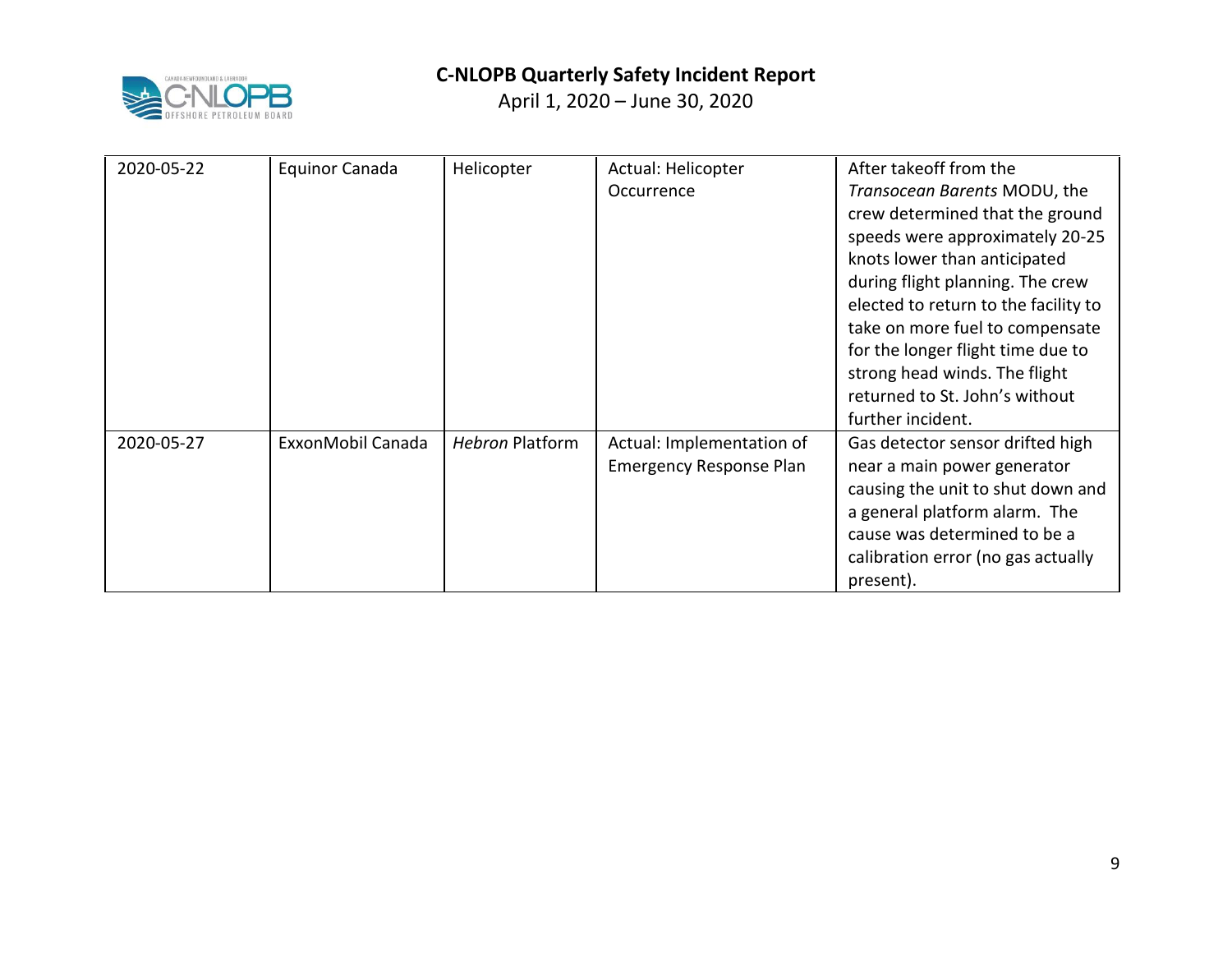

| 2020-05-30 | <b>Suncor Energy</b>         | <b>Terra Nova FPSO</b>        | Actual: Fire/Explosion &<br>Implementation of<br>Emergency Response Plan &<br>Impairment/Damage<br>to Critical Equipment<br>Potential: Major Injury &<br>Major Impairment/Damage | Pneumatic heat detection located<br>above the low pressure separator<br>was activated. A general platform<br>alarm was sounded and all<br>personnel mustered. The deluge<br>skid released and the fire team<br>confirmed a fire inside the low<br>pressure separator. The fire team<br>extinguished the fire with use of<br>foam. The process plant was shut<br>down at the time of the incident. |
|------------|------------------------------|-------------------------------|----------------------------------------------------------------------------------------------------------------------------------------------------------------------------------|---------------------------------------------------------------------------------------------------------------------------------------------------------------------------------------------------------------------------------------------------------------------------------------------------------------------------------------------------------------------------------------------------|
| 2020-06-04 | Multi-Klient Invest<br>(MKI) | M/V Ramform<br>Atlas          | Actual: Lost/Restricted<br>Workday Injury                                                                                                                                        | While working on deck, crew<br>member slipped and injured their<br>ankle.                                                                                                                                                                                                                                                                                                                         |
| 2020-06-06 | <b>HMDC</b>                  | M/V Atlantic<br><b>Shrike</b> | Actual: Implementation of<br><b>Emergency Response Plan</b>                                                                                                                      | Smoke alarm from the propulsion<br>room was activated. Upon<br>investigation by the fire team, it<br>was determined that the non-<br>drive end bearing had overheated<br>resulting in smoke in the room.<br>No indication of ignition was<br>observed.                                                                                                                                            |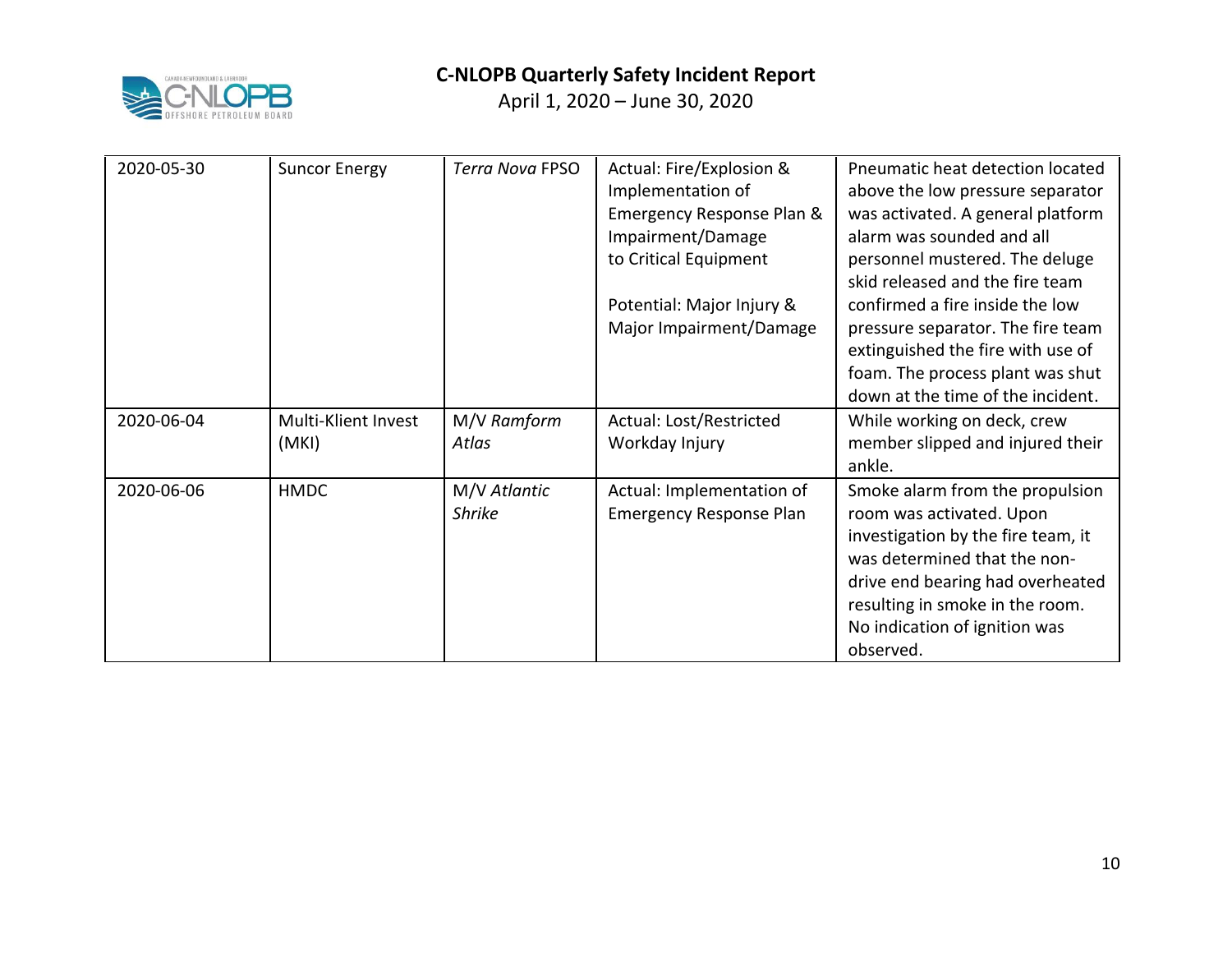

| 2020-06-10 | ExxonMobil Canada    | Helicopter | Actual: Helicopter | An undeclared dangerous goods     |
|------------|----------------------|------------|--------------------|-----------------------------------|
|            |                      |            | Occurrence         | package, containing a camera      |
|            |                      |            |                    | battery, was placed on an         |
|            |                      |            |                    | inbound flight from the Hebron    |
|            |                      |            |                    | Platform. The package was clearly |
|            |                      |            |                    | marked with labels but the        |
|            |                      |            |                    | helicopter operator was not       |
|            |                      |            |                    | advised in advance of any         |
|            |                      |            |                    | dangerous goods shipment          |
|            |                      |            |                    | request. The operator and         |
|            |                      |            |                    | Transport Canada were advised.    |
|            |                      |            |                    | Expectations with reference to    |
|            |                      |            |                    | the transport of dangerous goods  |
|            |                      |            |                    | have been communicated to all     |
|            |                      |            |                    | involved personnel.               |
| 2020-06-10 | <b>Suncor Energy</b> | Helicopter | Actual: Helicopter | While conducting search and       |
|            |                      |            | Occurrence         | rescue training, the crew         |
|            |                      |            |                    | identified a technical issue with |
|            |                      |            |                    | the main gear box. The training   |
|            |                      |            |                    | mission was ceased and the        |
|            |                      |            |                    | aircraft returned to base for     |
|            |                      |            |                    | maintenance. 103 Rescue           |
|            |                      |            |                    | Squadron in Gander was advised    |
|            |                      |            |                    | and prepared to respond if        |
|            |                      |            |                    | required. Helicopter operator SAR |
|            |                      |            |                    | was returned to normal after      |
|            |                      |            |                    | approximately four hours.         |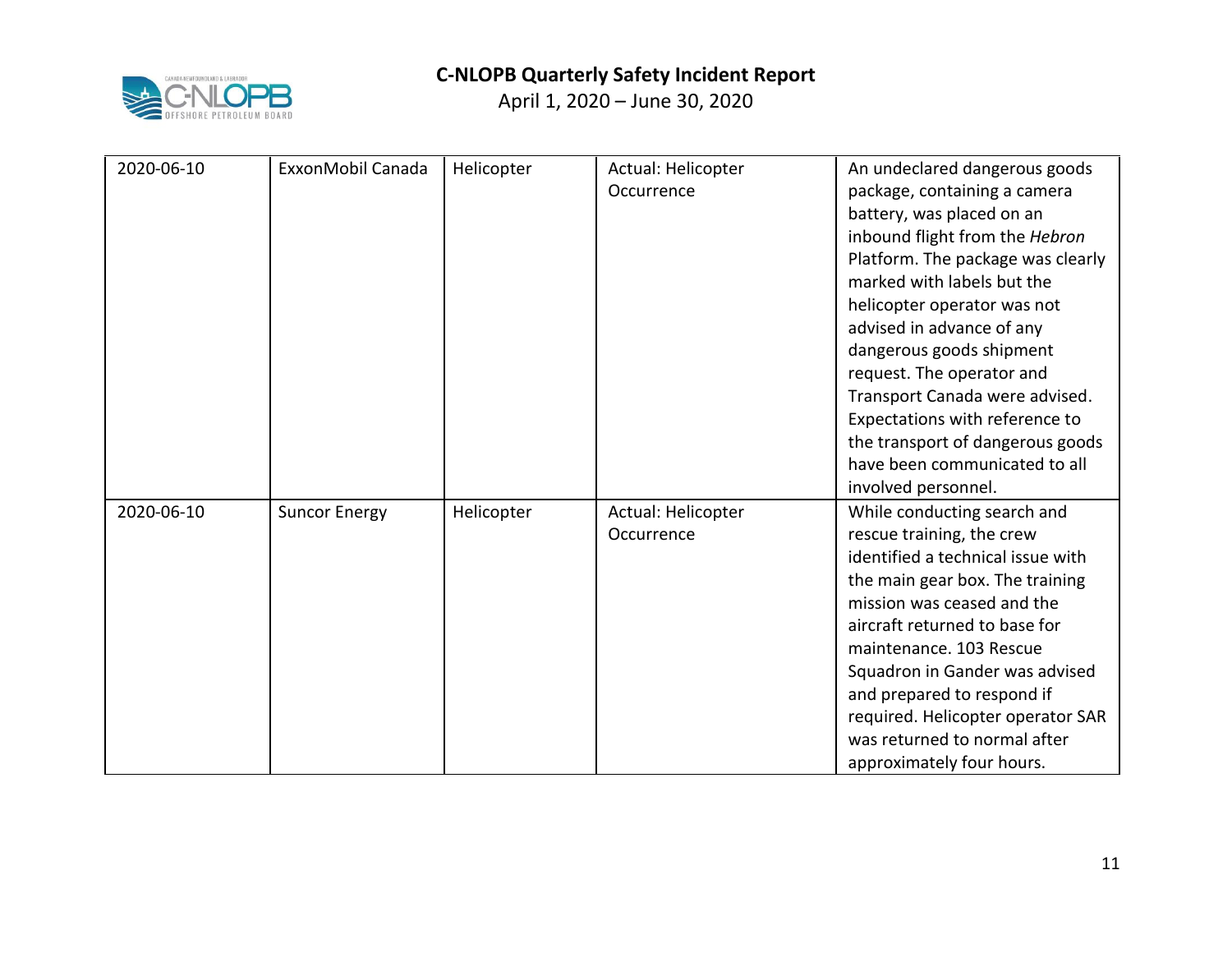

| 2020-06-18 | ExxonMobil Canada     | <b>Hebron Platform</b>                   | Actual: Implementation of<br><b>Emergency Response Plan</b>         | A false general platform alarm<br>was initiated from a manual call<br>point during regular testing.                                                                                                                                  |
|------------|-----------------------|------------------------------------------|---------------------------------------------------------------------|--------------------------------------------------------------------------------------------------------------------------------------------------------------------------------------------------------------------------------------|
| 2020-06-19 | ExxonMobil Canada     | <b>Hebron Platform</b>                   | <b>Actual: Near Miss</b>                                            | Plastic cribbing (3.9 kg) fell into<br>the ocean (approximate height 79<br>m). The vendor specified rigging<br>procedure was not clearly<br>communicated to the deck crew.<br>No one was injured.                                    |
| 2020-06-20 | <b>Suncor Energy</b>  | <b>Terra Nova FPSO</b>                   | <b>Actual: None</b><br>Potential: Lost/Restricted<br>Workday Injury | Galley staff worker lacerated the<br>tip of left middle finger.                                                                                                                                                                      |
| 2020-06-20 | <b>Equinor Canada</b> | <b>Transocean</b><br><b>Barents MODU</b> | <b>Actual: Leak of Hazardous</b><br>Substance                       | There was a leak in the rig's<br>hydraulic system resulting in a<br>release of 700 liters of hydraulic<br>oil. All hydraulic oil was<br>contained within the hydraulic<br>power unit room with no<br>overboard pollution to the sea. |
| 2020-06-24 | ExxonMobil Canada     | <b>Hebron Platform</b>                   | <b>Actual: Near Miss</b><br>Potential: Fatality                     | A container bumped a<br>temporary handrail in the<br>laydown area causing the<br>handrail, approximately 9kg, to<br>dislodge and fall 20m to the<br>intervention deck below. No<br>workers were in the area at the<br>time.          |